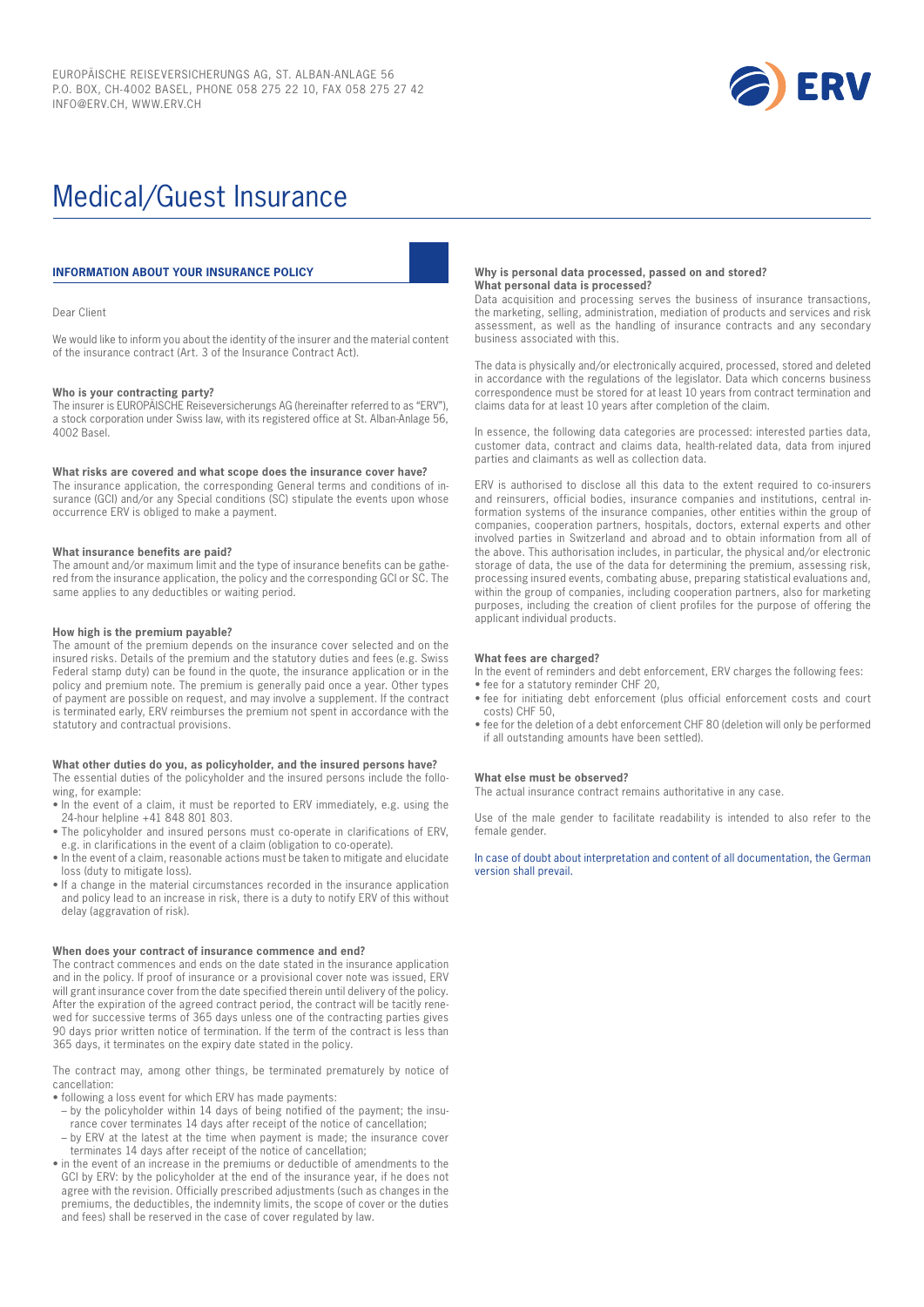# **GENERAL CONDITIONS OF INSURANCE (GCI) E74**

- **1 GENERAL PROVISIONS**
- **2 MEDICAL/GUEST INSURANCE**<br>**3** SOS PROTECTION FOR UNFOR
- **3 SOS PROTECTION FOR UNFORESEEN INCIDENTS DURING THE TRIP**
- **4 GLOSSARY**

# **1 GENERAL PROVISIONS**



- **1.1 Insured persons, commencement of insurance**
- A The insurance is exclusively valid for persons,
	- who have not their place of residence in civil law or habitual abode in Switzerland, • and who have not yet reached their 80th birthday, and
	-
	- who are travelling into Switzerland or into a Schengen State with a Schengen visa issued by the Swiss authorities.
- B The insurance cover starts on the date stated on the insurance policy but in any case not earlier than payment of the premium and not before entering Switzerland.

# **1.2 General exclusions**

Not insured are events:

- a) having already occurred, or that were manifest when the travel service was booked or when the policy was taken out. The provisions of par. 3.2 C are reserved;
- b) in connection with illnesses or accidents, which have not been detected by a doctor at the time of occurrence and confirmed by a medical certificate;
- c) where the assessor (expert, doctor, etc.), who reaches conclusions about the claim event, is a direct beneficiary of or is related by birth or by marriage to the policyholder;
- d) which are attributable to a consequence of acts of war or terrorism, subject to the provisions of par. 3.2 A e);
- e) in connection with abduction;
- f) which are a consequence of dispositions made by a public authority (detention or ban on departure from the country, closure of air space, etc.); g) which occur on the occasion of participation in
- competitions, races, rallies or trainings with motor vehicles or boats,
	- competitions or training sessions in connection with professional sport or an extreme sport,
	- trekking or tours in the mountains when sleeping at altitudes of more than 4,000 m above sea level,
- expeditions, • acts of daring (reckless actions), in which the person concerned kno-
- wingly exposes himself to a particularly great risk; h) which occur when driving a motor vehicle or a boat without the legally required driver's license or in the absence of the legally required accom-
- panying person; i) which are caused by deliberate or grossly negligent action or omission or
- are the result of disregard of the common duty of care; k) which occur under the influence of alcohol, drugs, narcotics or pharma-
- ceuticals; l) which occur on the occasion of the wilful commitment or attempted com-
- mitment of crimes or misdemeanours; m) which the insured person causes in connection with suicide, self-mutilation and the attempt to do so;
- n) which are caused by ionising rays of any kind, in particular as a result of nuclear reactions.

#### **1.3 Claims against third parties**

- A If the insured has been compensated by a liable third party or his insurance, any reimbursement on the basis of the present contract is cancelled. If ERV has intervened in place of the liable party, the insured party must assign his liability claims up to the amount of the outlays to ERV.
- B In the case of multiple insurance (voluntary or compulsory insurance) ERV provides its benefits on a subsidiary basis, unless the terms and conditions of insurance of the other insurer likewise contain a subsidiary clause. In that case, the statutory provisions concerning double insurance shall apply.
- C If the insured person has a claim on another insurance policy (voluntary or compulsory insurance), cover is limited to the part of the ERV benefits exceeding those of the other insurance agreement.
- D Costs will only be reimbursed once, even where there is more than one insurance policy with licensed companies.

#### **1.4 Additional provisions**

- The claims lapse 2 years after a damage event occurs.
- B The person entitled to the payment may exclusively choose his Swiss place of residence or the domicile of ERV, Basel, as place of jurisdiction.
- C Payments received unrightfully from ERV must be returned within 30 days to the company, including any expenses incurred by ERV as a result.
- D The insurance contract shall be governed exclusively by Swiss law, in particular by the Swiss Federal Insurance Contract Act (VVG).
- E For the purpose of assessing whether a journey to a country is or is not reasonable because of strikes, unrest, war, terrorist attacks, epidemics, etc., the currently valid recommendations of the Swiss authorities shall as a matter of principle apply. These are in the first instance the Federal Department of Foreign Affairs (EDA) and the Federal Department of Health (BAG).

**1.5 Obligations in case of claim**

A Please contact

- in case of claim, the Insurance Claims Department of EUROPÄISCHE Reiseversicherungs AG, P.O. Box, CH-4002 Basel, phone +41 58 275 27 27, fax  $+41$  58 275 27 30, claims@erv.ch
- **in cases of emergency** the ALARM CENTRE with 24-hour service, either by dialling the number **+41 848 801 803** or by dialling the **toll-free number +800 8001 8003,** fax +41 848 801 804. It will be available to you day and night (including Sundays and public holidays). The ALARM CENTRE will offer advice to you concerning the steps to be taken and it will organise the necessary assistance.
- B The insured/entitled person must take all steps before and after the case of claim which can help avert or mitigate the consequences and elucidate the circumstances of the loss or damage.
- C ERV must be furnished immediately with
	- requested information and
	- the necessary documents and
	- account details (IBAN of bank or post office account) should this be omitted, the insured will bear all bank transfer charges of CHF 40.
- D In case of illness or accident, seek medical advice without delay; the doctor should be informed of the travel plans and his instructions followed. The insured/entitled person must release the physician who treated him from the duty of secrecy vis-à-vis ERV.
- E In case of culpable violation of the duties in connection with a loss or damage, ERV has the right to reduce the compensation by the amount by which the compensation would have been reduced in case of a conduct in accordance with such duties.
- F ERV will not make any payments if
	- false representations are made,
	- facts are concealed,

**2 MEDICAL INSURANCE** 

• the obligations (e.g. report on the facts of the case and receipts) are omitted, if ERV suffers any loss as a consequence.



# **2.1 Special provisions, scope, policy period**

- A Family insurance applies to a maximum of 4 people (maximum 2 adults with their underage children). The amount insured applies per person.
- B With the exception of the country of residence, the insurance cover is valid in the Schengen States for the policy period set out in the insurance policy – maximum 6 months per stay.
- C The insurance cover is only valid if the premium is paid within the fifth day following arrival in Switzerland at the very latest. For later arrangements, a medical certificate must be submitted to ERV. ERV is free to reject the application without giving reasons.
- D The starting and expiry dates of the insurance must be shown in the policy. If the actual date of entry is not known when the insurance is arranged, an "approximate date" in the future must be selected as the starting date. The insurance must start within a maximum of one year being arranged.
- If the effective date of entry is known or is subsequently postponed, the policyholder is required to inform ERV before the start of the insurance by calling telephone number 0900 275 075 (CHF 1.90 per minute, from the fixed-line network) or faxing 058 275 27 42, otherwise a premium is payable for each month or part month.
- The premium can only be reimbursed if
	- a) the cover has not yet begun;
		- b) it can be proved that entry has not taken place (e.g. by a letter of refusal from the competent authority in Switzerland);
		- c) it can be proved that the insured person returned to his country of residence early. In this case the tariff premium is due for the actual period of the stay and ERV reimburses the overpaid premium to the policyholder. No claim to premium reimbursement exists if another insurance was arran-

ged for the same risk.

- G For premium refunds or adjustments to the policy/insurance, a handling charge of CHF 50 per person or policy will be made.
- H Applications for a premium refund can only be accepted if they are submitted within 184 days of the expiry of the insurance cover.

# **2.2 Uninsured accidents**

- The following are not insured:
- a) accidents that occur on foreign military service;
- b) accidents that occur during the practice of a manual occupation;
- c) accidents that occur while parachute jumping or piloting of airplanes or aircraft;
- d) accidents suffered by the insured person as passenger of an aircraft.

# **2.3 Uninsured illnesses**

- The following are not insured:
- a) general checkups or routine verifications; b) symptoms or illnesses which already existed when the insurance was taken out or the booking made or could – theoretically – have been diagnosed by a doctor on the occasion of a medical examination, together with their sequels and complications;
- c) illnesses as a consequence of prophylactic, diagnostic or therapeutic medical actions (e.g. vaccinations, radiation), insofar as they are not occasioned by an insured illness;
- d) disorders of the teeth or jaw;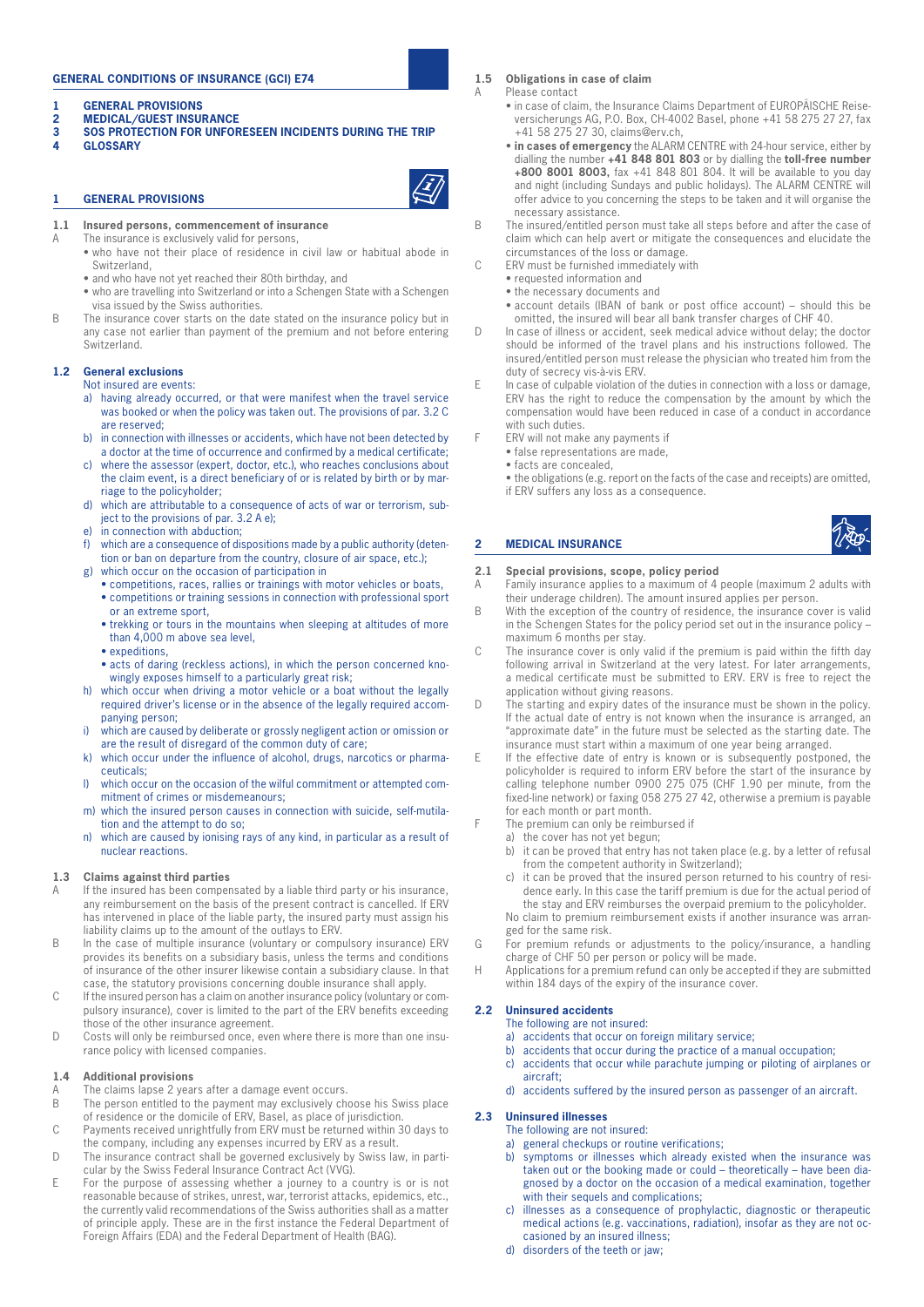- e) sequels of contraceptive or abortive measures;
- f) pregnancy or childbirth, together with accompanying complications;
- g) conditions of fatigue or exhaustion, nervous, mental or psychosomatic disorders.

# **2.4 Insured benefits, excess**

- In cases of accident or illness, ERV provides compensation according to the valid regional health insurance tariff rates for outpatient treatment and/or inpatient treatment in a general hospital ward for
	- a) medically necessary treatment measures (including therapeutic agents) prescribed or implemented by a licensed doctor/chiropractor;
	- b) medically prescribed hospital stays (including subsistence costs) and services provided by qualified nursing staff;
	- c) purchase, rental, replacement or repair of medical aids such as artificial limbs, glasses or hearing aids if they are a consequence of an accident and prescribed by a doctor;
	- d) medically necessary rescue and transport costs to the nearest appropriate hospital for treatment, to max. 10% of the amount insured.
- B In cases of accident or illness, ERV pays the costs of emergency transport with medical care to the appropriate hospital for treatment at the place of residence of the insured person. When the insured event occurs, the ALARM CENTRE or ERV must be informed without delay. The decision on the need for this benefit and its nature and timing is made solely by the ERV doctors.
- C In cases of accident or illness, ERV pays the costs of a necessary search and rescue operation up to a maximum of 10% of the sum insured if the insured person is missing or has to be rescued.
- D If the insured person dies during the insured stay, ERV handles the organisation and costs of return of the coffin or urn to the last place of residence.
- E An excess of CHF 200 to be paid by the insured person will be applied to each claim payable. For persons aged over 60 this excess will be CHF 500.

#### **2.5 Benefit limits**

- A The insured sum limits the total of all benefits (as outlined in par. 2.4) arising during the period of insurance.
- B The benefits for treatment costs under all insurance policies in force with ERV are limited to CHF 50,000 per person.

#### **2.6 Claim**

- A In the event of illness or accident, a physician or pharmacist must be consulted immediately and the instructions given by him must then be complied with.
- B The following documents must i.a. be delivered to ERV:
	- the proofs of entry/exit,
	- a detailed medical certificate,
	- the medical, hospital and pharmacy bills,
	- a copy of the insurance policy.

#### **3 SOS PROTECTION FOR UNFORESEEN INCIDENTS DURING THE TRIP**

- **3.1 Special provision, scope, policy period** Persons suffering from a chronic illness must arrange for their fitness to travel to be confirmed by a medical certificate, which must then be issued immediately before a travel service is booked. The insurance cover is valid worldwide for the policy period set out in the insurance policy for as long as and as often as the insured is away from his usual place of residence.
- 3.2 Insured events
- A ERV grants insurance protection if the insured person has to discontinue, interrupt or prolong the booked travel service as a consequence of one of the following events:
	- a) unforeseen severe illness, severe injury, severe pregnancy complication as well as death
		- of an insured person,
		- of a person travelling with the insured,
		- of a person not travelling with the insured, who is very close to the insured,
		- of the acting representative at the place of work, so that the presence of the insured person at that place is indispensable;
	- b) strikes (except in the case of active participation) on the designated travel route abroad. Unrest of any kind, quarantine, epidemics or acts of God at the travel destination, should the life and property of the insured be at real risk and the continuation of the journey or stay therefore become impossible or unreasonable;
	- c) severe detriment to the insured's property at his place of residence as a consequence of fire, storm, theft or water damage, so that his presence at home is indispensable;
	- d) the breakdown of a booked or used means of public transport caused by a technical defect if on this account the continuation of the journey as scheduled cannot be guaranteed. Delays and detours of the booked or used means of public transport are not deemed to be breakdowns. There is no claim to benefits in the event of breakdowns or accidents with private vehicles which are driven by the insured or used by the insured as a passenger;
	- e) warlike events or acts of terrorism, within the first 14 days of such an event, if these have caught the insured unawares abroad;
	- f) theft of tickets, passport or identity card: only the benefits in par. 3.3 B h) are insured.
- B If the person touching off the discontinuation, interruption or prolongation of

the journey through an insured event is neither related by birth nor marriage to the insured, there is only an entitlement to benefits if the latter would have to continue the journey alone.

C If an insured person is suffering from a chronic illness, without the travel service seemingly being called into question for that reason at the time when the insurance is taken out or when the booking is made or before the journey is begun, ERV will pay the incurred insured costs if the travel service must be cancelled due to unforeseen severe acute aggravation of the disease or if the person dies as a result of the chronic disease (subject to the provisions of par. 3.1).

# **3.3 Insured benefits**

- The extent of entitlement to benefits is determined by the event causing the travel service to be discontinued, interrupted or prolonged. Previous or subsequent events are not taken into consideration.
- B In case of the occurrence of the insured event ERV will bear
	- a) the costs
		- for transfer into the nearest hospital suited for the treatment,
		- of a medically attended emergency transport to the hospital suited for the treatment at the place of residence of the insured.

Only ERV's doctors decide on the necessity, nature and timing of these benefits;

- b) the costs of a necessary search and rescue operation up to CHF 10,000 per person if the insured is considered to be lost or must be rescued;
- c) the organisation and costs of the formalities required by the public authorities if an insured person dies during the travel. In addition, ERV will pay the cost of cremation elsewhere than in the country of residence or the additional costs to comply with the international convention on the transport of corpses (minimum requirements such as a zinc coffin or zinc lining) and repatriation of the coffin or urn to the last place of residence of the insured person;
- d) the costs of temporary return to the place of residence in an amount of up to CHF 3,000 per person (outward and return journey for a maximum of 2 insured persons) if a stay for a period fixed in advance was booked with a return journey;
- e) the extra costs of an unscheduled return, and this on the basis 1st class ticket by train and economy class by plane;
- f) a repayable cost advance up to CHF 5,000 per person if an insured must be hospitalised abroad (repayment within 30 days after the insured person's return home);
- g) the costs corresponding to the non-used part of the booked travel service (excluding the costs of the originally booked return journey); this benefit is limited to the price of the travel service or the cancellation cost/amount insured stated in the policy and comprises a maximum of CHF 10,000 per person or, in the case of several insured persons, CHF 20,000;
- h) either the additional costs for continuation of the journey including accommodation, subsistence and communication costs for calls to the ALARM CENTRE (for a maximum of 7 days) in an amount of up to CHF 700 per person,

or if a hire car is used up to CHF 1,000, regardless of how many persons use the hire car;

- i) the travel costs (flight in the economy class/medium-priced hotel) to the sickbed of the insured up to CHF 5,000 per person for 2 persons who are very close to him if he must stay for more than 7 days in a hospital abroad;
- k) the organisation of the cancellation of mobile phones, credit and debit cards, but not the resulting costs.
- C The decision as to the necessity, nature and timing of these benefits rests with ERV.

# **3.4 Exclusions**

A The insured person must take advantage of the services stipulated in par. 3.3 via the ALARM CENTRE and arrange for such services to be approved in advance by the ALARM CENTRE or ERV. Failing this, the benefits are limited to a maximum of CHF 400 per person and event.

# B Payments are excluded

- a) if the service provider (travel company, hirer, event organiser, etc.) changes or interrupts the agreed service or should have changed or interrupted the service for objective reasons;
- b) in the event of termination, interruption or extension of the travel in respect of par. 3.2 A a) without medical indication (e.g. if adequate medical care was available locally) or if no physician was consulted locally;
- c) if the illness/complaint which gave rise to the interruption or prolongation of the journey is a complication or consequence of an operation or medical treatment already planned prior to the commencement of insurance coverage or at the time the booking was made or before the travel service was begun.

# **3.5 Claim**

- A In order to be entitled to benefits from ERV, the ALARM CENTRE or ERV must be notified immediately when an insured event occurs.
- B The following documents must i.a. be delivered to ERV:
	- the booking confirmation (original or copy),
	- a medical certificate incl. diagnosis, official certificates, the certificate of death, receipts, bills concerning insured additional costs, tickets and/or police reports (originals),
	- a copy of the insurance policy.